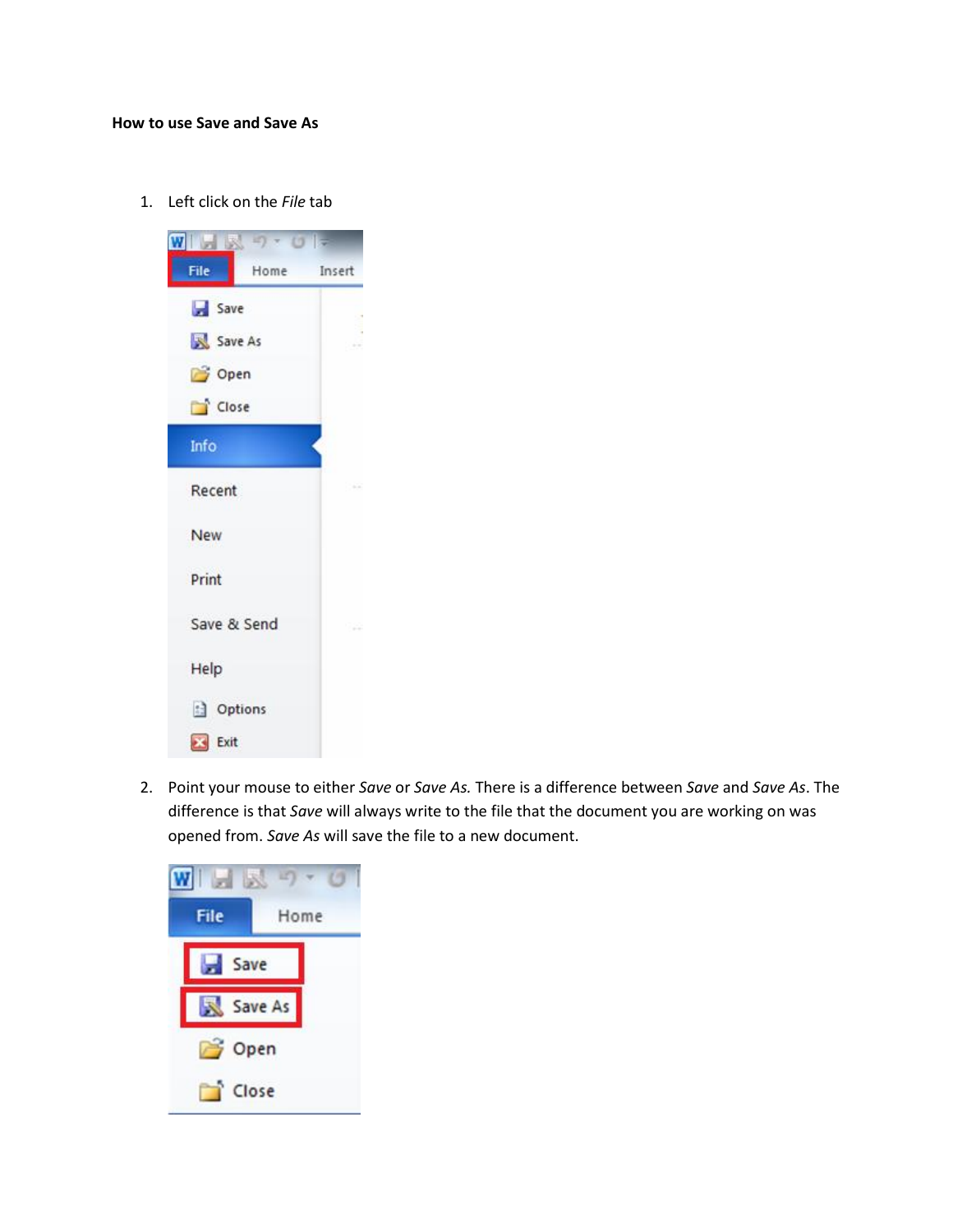- 3. Left click on either *Save or Save As*
- 4. If you are using *Save*. There will not be anything that will happen to indicate the file being saved.
- 5. If you are using *Save As* a menu will open up. In this menu you will select the destination of the file, choose the file format and name the file.

| Desktop >                              | Search Desktop<br>$4+$<br>÷     | م      |
|----------------------------------------|---------------------------------|--------|
| Organize $\blacktriangledown$          | New folder                      | 을      |
| <b>W</b> Microsoft Word<br>Templates   | Libraries<br>System Folder      | ▲<br>Ξ |
| <b>TA</b> Favorites<br>Desktop         | Ξ<br>library<br>System Folder   |        |
| Downloads<br>lin.<br>Recent Places     | Computer<br>System Folder       |        |
| <b>Libraries</b><br>Documents<br>Music | <b>Network</b><br>System Folder |        |
| <b>Pictures</b>                        | <b>Art History</b>              | ٠      |
| File name:                             | Document                        | ▼      |
|                                        | Save as type: Word Document     | ٠      |
| Authors: library                       | Tags: Add a tag                 |        |
|                                        | Save Thumbnail                  |        |
| <b>Hide Folders</b>                    | Save<br>Tools                   | Cancel |

6. To select the destination folder, use the box on the left hand side of the menu

| Desktop >                            |                                        | Search Desktop<br>$-49$ | ٩                   |
|--------------------------------------|----------------------------------------|-------------------------|---------------------|
| Organize v                           | New folder                             |                         | $\frac{1}{2}$<br>Đ. |
| <b>W</b> Microsoft Word<br>Templates | $-1 - 1$<br>Libraries<br>System Folder |                         |                     |
| <b>Exercites</b><br>Desktop          | library<br>System Folder               |                         |                     |
| <b>P.</b> Downloads<br>Recent Places | Computer<br>System Folder              |                         |                     |
| Libraries<br>· Documents<br>Music    | Network<br>System Folder               |                         |                     |
| Pictures                             | L.<br>Art History                      |                         |                     |
|                                      | File name: Document                    |                         | ۰                   |
|                                      | Save as type: Word Document            |                         | ۰                   |
| Authors: library                     |                                        | Tags: Add a tag         |                     |
|                                      | Save Thumbnail                         |                         |                     |
|                                      |                                        | Save<br>Tools           | Cancel              |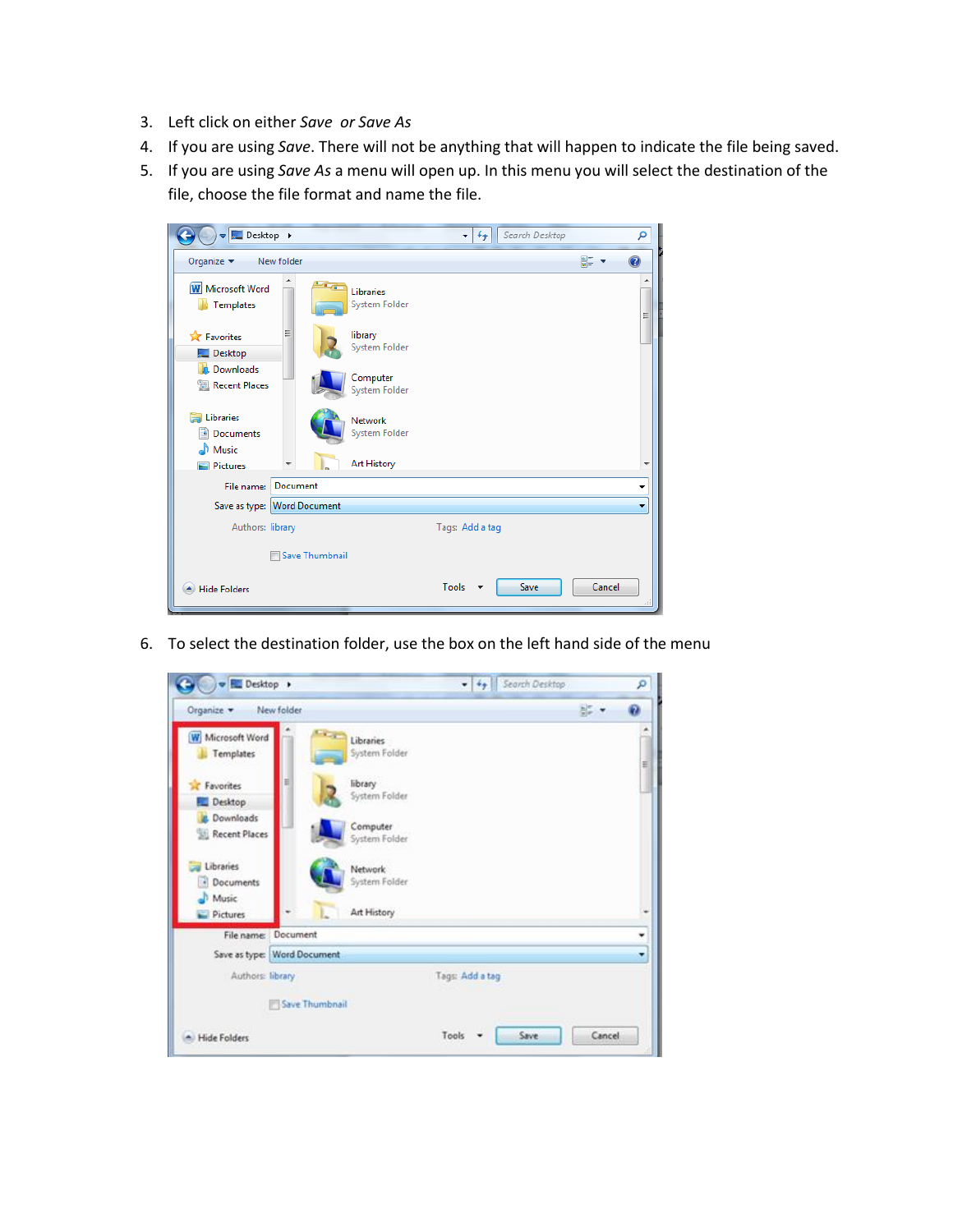7. If you need to scroll down use the gray bar on the right side. To use the gray bar, left click on it and while holding the left mouse button down and drag it down until you see the destination file you wish to save your document to.

| Desktop >                                       | Search Desktop<br>*   4+                       | م      |
|-------------------------------------------------|------------------------------------------------|--------|
| Organize v                                      | New folder                                     | g. .   |
| <b>W</b> Microsoft Word<br><b>Templates</b>     | m.<br>Libraries<br>System Folder               | ۸<br>E |
| <b>Sit</b> Favorites<br>Desktop                 | Ξ<br>library<br>System Folder                  |        |
| <b>Downloads</b><br><b>Recent Places</b>        | Computer<br>System Folder                      |        |
| <b>Libraries</b><br>• Documents<br><b>Nusic</b> | Network<br>System Folder                       |        |
| $=$ Pictures                                    | $\overline{\phantom{a}}$<br><b>Art History</b> |        |
| File name:                                      | Document                                       |        |
|                                                 | Save as type: Word Document                    | ٠      |
| Authors: library                                | Tags: Add a tag                                |        |
|                                                 | Save Thumbnail                                 |        |
| <b>Hide Folders</b>                             | Save<br>Tools                                  | Cancel |

8. Once you have selected the destination folder the contents that exist in the folder already will be displayed in the center box.

| Desktop >                                   |                             |                            | ▼   4g          | Search Desktop | م      |
|---------------------------------------------|-----------------------------|----------------------------|-----------------|----------------|--------|
| Organize -                                  | New folder                  |                            |                 |                | 공 -    |
| <b>W</b> Microsoft Word<br><b>Templates</b> | <b>College</b>              | Libraries<br>System Folder |                 |                | E      |
| <b>Sit Favorites</b><br>Desktop             |                             | library<br>System Folder   |                 |                |        |
| <b>Downloads</b><br><b>M</b> Recent Places  |                             | Computer<br>System Folder  |                 |                |        |
| Libraries<br>Documents<br><b>Nusic</b>      |                             | Network<br>System Folder   |                 |                |        |
| <b>Pictures</b>                             |                             | <b>Art History</b>         |                 |                |        |
| File name:                                  | Document                    |                            |                 |                |        |
|                                             | Save as type: Word Document |                            |                 |                |        |
| Authors: library                            |                             |                            | Tags: Add a tag |                |        |
|                                             | Save Thumbnail              |                            |                 |                |        |
| <b>Hide Folders</b>                         |                             |                            | Tools           | Save           | Cancel |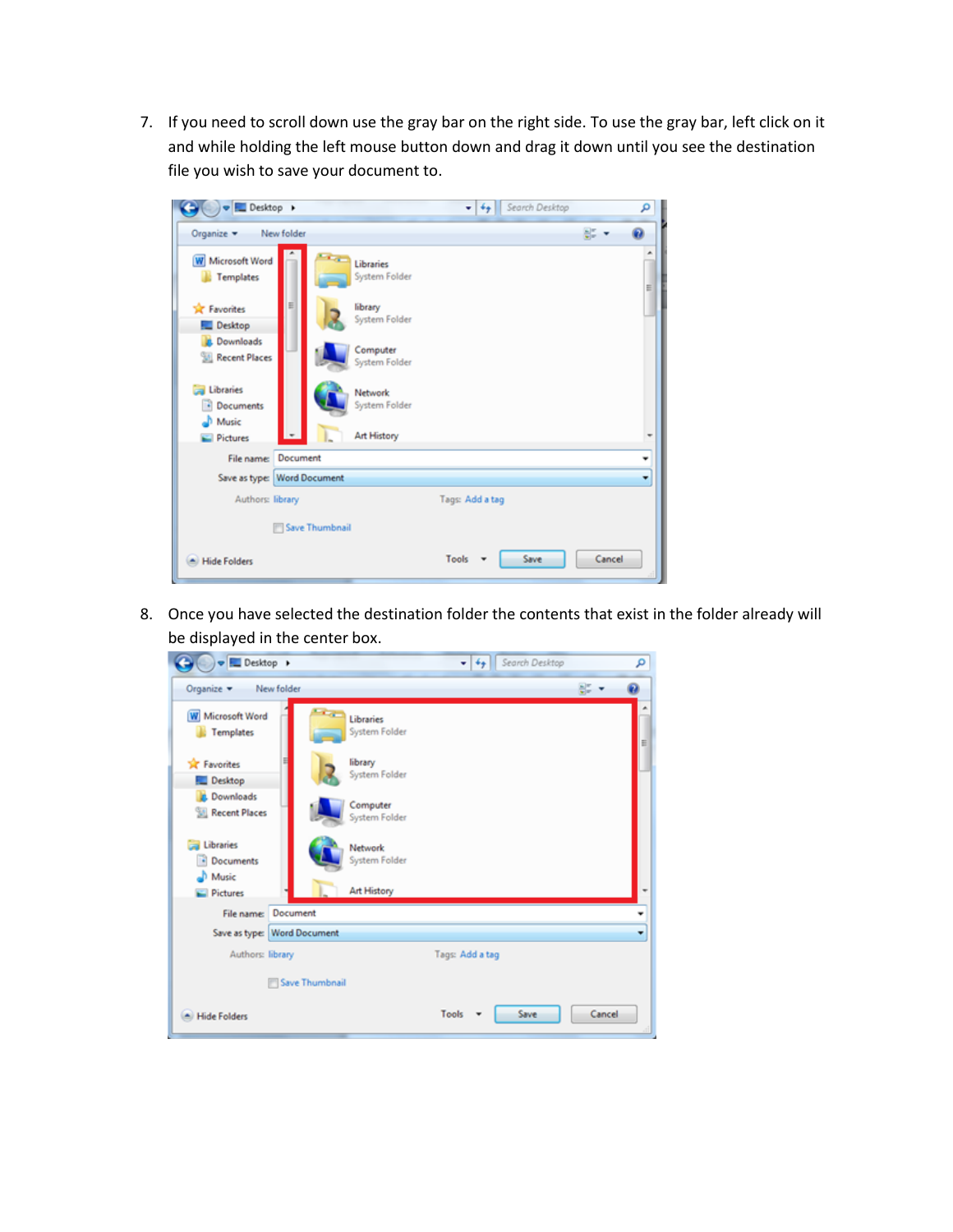9.If you wish to scroll down, use the gray bar on the box's left side and left click on it, holding the left mouse button down drag the bar until you see the desired file.

| Desktop >                                   | Search Desktop<br>$-14 +$                 |        | م |
|---------------------------------------------|-------------------------------------------|--------|---|
| Organize v                                  | New folder                                | 공 -    |   |
| <b>W</b> Microsoft Word<br><b>Templates</b> | <b>Card</b><br>Libraries<br>System Folder |        | Ε |
| <b>Sir</b> Favorites<br>Desktop             | Е<br>library<br>System Folder             |        |   |
| <b>D</b> Downloads<br><b>Recent Places</b>  | Computer<br>System Folder                 |        |   |
| Libraries<br>- Documents<br>Music           | Network<br>System Folder                  |        |   |
| <b>Pictures</b>                             | <b>Art History</b>                        |        |   |
|                                             | File name: Document                       |        | ٠ |
|                                             | Save as type: Word Document               |        | ٠ |
| Authors: library                            | Tags: Add a tag                           |        |   |
|                                             | Save Thumbnail                            |        |   |
| <b>Hide Folders</b>                         | Save<br>Tools                             | Cancel |   |

10. To name the file, point your mouse to the box next to *File Name:*

| Desktop >                                   |                                                           | Search Desktop<br>$-14$ | م      |
|---------------------------------------------|-----------------------------------------------------------|-------------------------|--------|
| Organize -<br>New folder                    |                                                           | g: .                    |        |
| <b>W</b> Microsoft Word<br><b>Templates</b> | $\mathbf{r}_{\mathrm{max}}$<br>Libraries<br>System Folder |                         | ۸<br>E |
| Ξ<br><b>Sir</b> Favorites<br>Desktop        | library<br>System Folder                                  |                         |        |
| <b>Downloads</b><br><b>Recent Places</b>    | Computer<br>System Folder                                 |                         |        |
| Libraries<br>• Documents                    | Network<br>System Folder                                  |                         |        |
| <b>D</b> Music<br><b>Pictures</b>           | <b>Art History</b>                                        |                         |        |
| Document<br>File name:                      |                                                           |                         |        |
| Save as type: Word Document                 |                                                           |                         |        |
| Authors: library                            |                                                           | Tags: Add a tag         |        |
|                                             | Save Thumbnail                                            |                         |        |
| <b>Hide Folders</b>                         |                                                           | Save<br>Cancel<br>Tools |        |

11. Then, click in the box and delete any existing text by pressing delete on your keyboard and begin typing.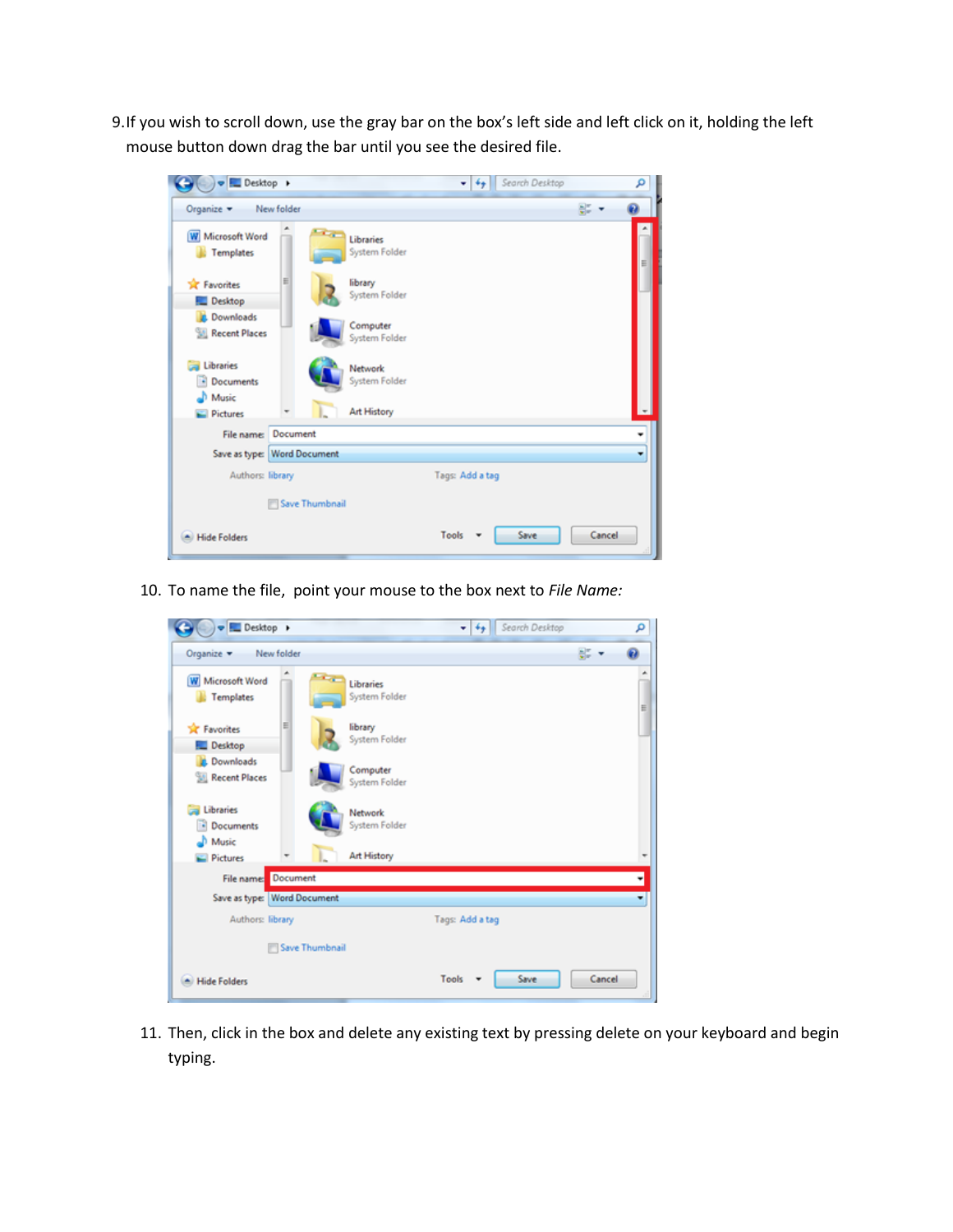12. To change the file format go the box titled *Save As Type:* Then, left click on the box to see the available formats.

| Desktop >                                   |                                          | Search Desktop<br>$-4$ | م      |
|---------------------------------------------|------------------------------------------|------------------------|--------|
| Organize -<br>New folder                    |                                          |                        | g: .   |
| <b>W</b> Microsoft Word<br><b>Templates</b> | <b>COL</b><br>Libraries<br>System Folder |                        | ۰<br>E |
| <b>Sit Favorites</b><br>Desktop             | Ξ<br>library<br>System Folder            |                        |        |
| <b>Downloads</b><br><b>Recent Places</b>    | Computer<br>System Folder                |                        |        |
| <b>Libraries</b><br>Documents               | Network<br>System Folder                 |                        |        |
| Music<br><b>Pictures</b>                    | <b>Art History</b><br>Ι.                 |                        |        |
| File name: Document                         |                                          |                        |        |
| Save as type Word Document                  |                                          |                        |        |
| Authors: library                            |                                          | Tags: Add a tag        |        |
|                                             | Save Thumbnail                           |                        |        |
| <b>Hide Folders</b>                         |                                          | Save<br>Tools          | Cancel |

13. Use the mouse to point to the desired format.